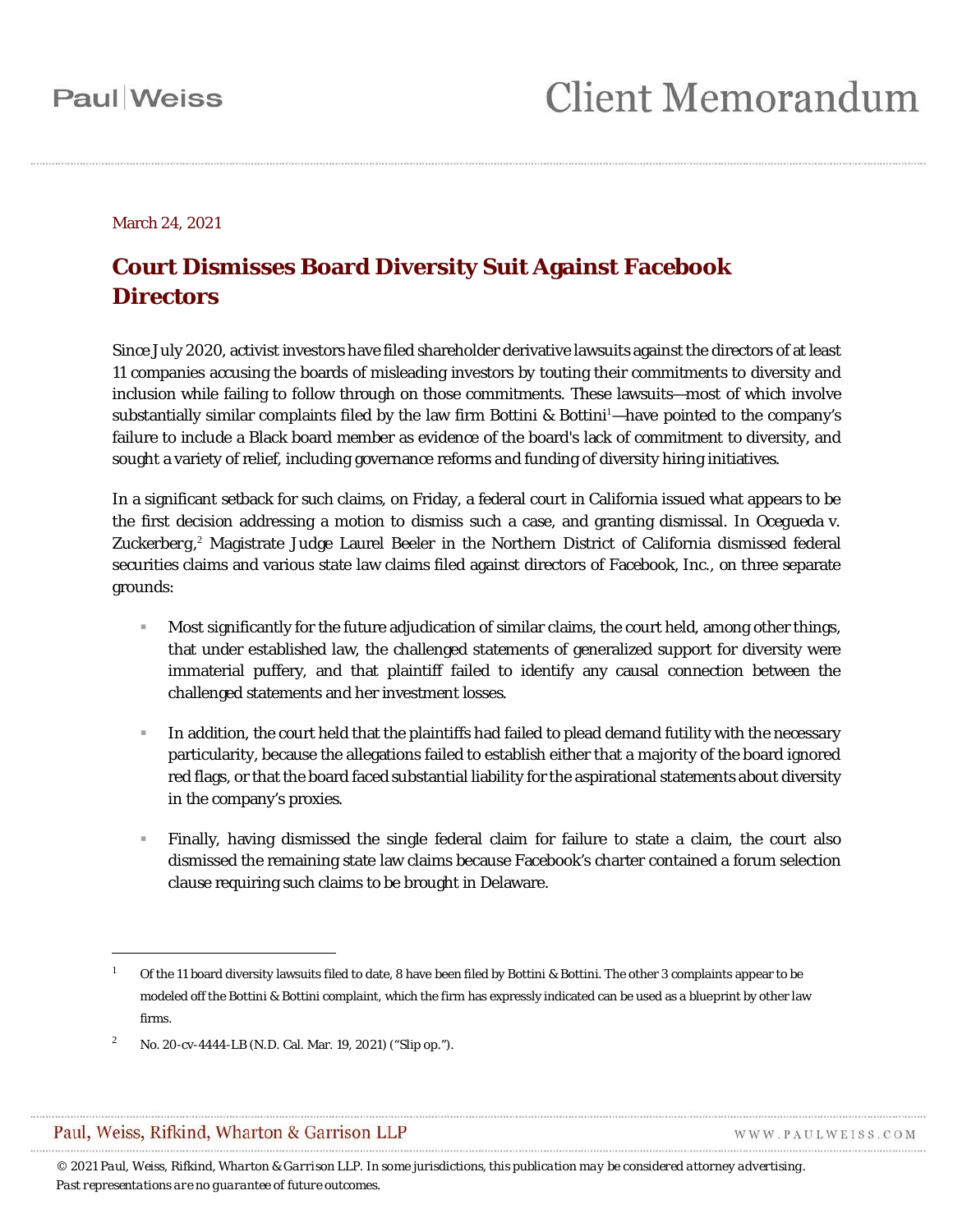Although the onslaught of board diversity cases has slowed since California enacted a statute in September 2020 dictating the racial makeup of corporate boards for companies headquartered in the state, we will continue to monitor these cases to see if other courts dismiss substantially similar complaints on the same grounds.

### **The** *Ocegueda* **Opinion**

A plaintiff shareholder filed the *Ocegueda* action, derivatively on behalf of Facebook, on July 2, 2020, without first making a litigation demand on Facebook's board. Plaintiff alleged that Facebook's directors breached their fiduciary duties to the company and shareholders by ignoring red flags about the company's alleged(i) lack of diversity (both on the board and in the workplace), (ii) discriminatory practices in housing advertising, and (iii) failure to curb hate speech (notably including postings by former President Trump that are alleged to have incited violence). Plaintiff also alleged that this conduct violated Section 14(a) of the Securities Exchange Act of 1934 because it revealed the falsity of statements in Facebook's 2019 and 2020 proxy statements affirming the company's commitment to diversity and inclusion, including that the company is committed to "building a workforce that is as diverse as the communities [it] serves."

The court dismissed each of plaintiff's claims. As a threshold point, the court found that plaintiff lacked standing to pursue a derivative lawsuit because she had not adequately pleaded that pre-suit demand on Facebook's board would have been futile. Several of the supposed "red flags" identified in the complaint including about the diversity of Facebook's board and senior executives, and the company's nomination process—simply were not true. For example, although plaintiff alleged that the company had only one Black board member and "no Blacks or other minorities among its senior executives," in fact the company had three Black directors in early 2020, four female directors, several nonwhite senior executives, and a majority of new board nominees had been Black or female since the company adopted its diversity policy in 2018.<sup>[3](#page-1-0)</sup> Plaintiff also failed to plead particularized facts demonstrating that the directors had contemporaneous knowledge of other alleged red flags, such as newspaper articles about the company's alleged workforce diversity issues.<sup>[4](#page-1-1)</sup>

The court also found that plaintiff failed to state a claim under Section 14(a) because she failed to identify any false statements in the company's proxy statements.<sup>[5](#page-1-2)</sup> First, the court explained that the challenged statements were "non-actionable puffery or aspirational (and hence immaterial)." *Second*, the court reiterated that many of the allegations about Facebook's board compensation and selection process were inaccurate, and that plaintiff's other allegations were not inconsistent with a commitment to diversity.

 $\overline{a}$ 

<span id="page-1-0"></span> $3$  Slip op. at 5, 10.

<span id="page-1-1"></span><sup>4</sup> Plaintiffs were required to meet this heightened scienter standard because Facebook's charter exculpated directors from breaches of fiduciary duty other than those alleging fraud, disloyalty, or bad faith.

<span id="page-1-2"></span><sup>5</sup> Slip op. at 15-17.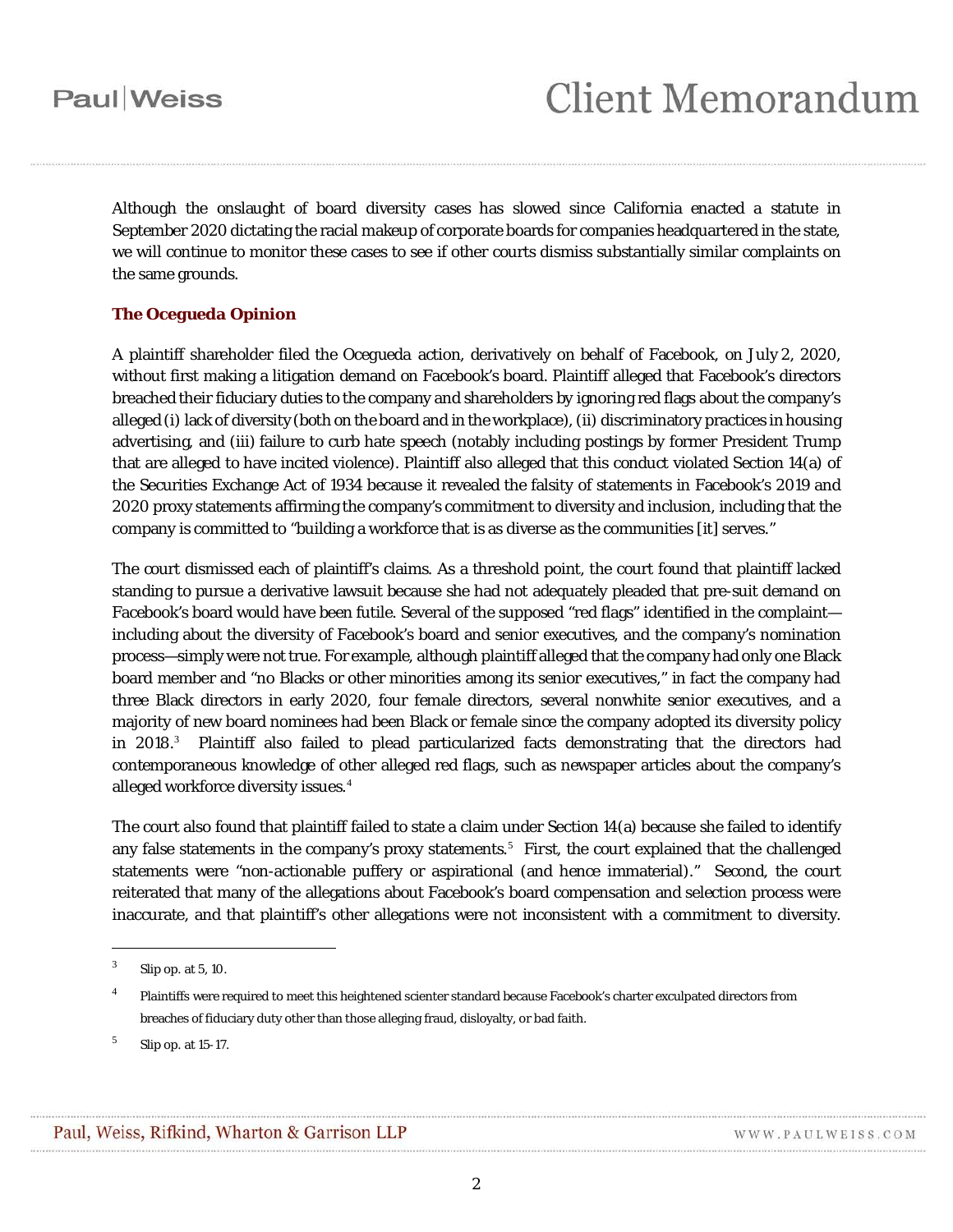## Paul Weiss

*Third*, the court found that plaintiff failed to adequately allege that defendants' purported wrongdoing caused her investment losses. Allegations that plaintiff suffered harm in the form of reelection and continued compensation of directors who perpetuated the supposed unlawful practices were conclusory and failed to establish causation. *Finally*, the court rejected several of plaintiff's inflammatory contentions including that the proxy materials failed to disclose that "the board was not committed to diversity, never wanted minority candidates, andwanted minorities to be seen and not heard"—because they were "not facts [but] conclusions."<sup>[6](#page-2-0)</sup>

Finally, the court also dismissed plaintiff's state law claims, without prejudice to refile, because under Facebook's forum selection clause those claims had to be pursued in the Delaware Court of Chancery.<sup>[7](#page-2-1)</sup>

#### **Impact of the** *Ocegueda* **Opinion**

Judge Beeler's decision suggests that federal securities claims in the recent slate of board diversity suits may not withstand judicial scrutiny. Claims based on aspirational statements, such as the commitments to diversity and inclusion that form the basis of board diversity lawsuits, are routinely dismissed because such statements are immaterial puffery. This decision suggests courts may not make an exception to this general rule for claims based on an alleged lack of diversity in governance. And activist investors may have difficulty demonstrating that alleged diversity failures directly harmed their investments. The decision also suggests that courts will closely scrutinize factual allegations regarding diversity for accuracy, even at the pleading stage, and not simply accept plaintiffs' complaint at face value. Although it remains to be seen if other courts will follow the roadmap established in the *Ocegueda* decision, the decision provides persuasive precedent to similarly situated defendants, particularly those litigating substantially similar complaints filed by the same law firm.

The decision also suggests that in the ordinary case, barring any particularly unusual facts connecting directors to a lack of diversity, a derivative plaintiff may not be able to plead demand futility either on the basis that the directors ignored supposed red flags concerning a lack of diversity, or on the basis that directors have a fear of personal liability for the alleged misconduct. Applying existing case law shows that it may be very challenging for plaintiffs to plead demand futility in cases like this one.

\* \* \*

This memorandum is not intended to provide legal advice, and no legal or business decision should be based on its content. Questions concerning issues addressed in this memorandum should be directed to:

 $\overline{a}$ 

<span id="page-2-0"></span>Slip op. at 11.

<span id="page-2-1"></span>Slip op. at 15.